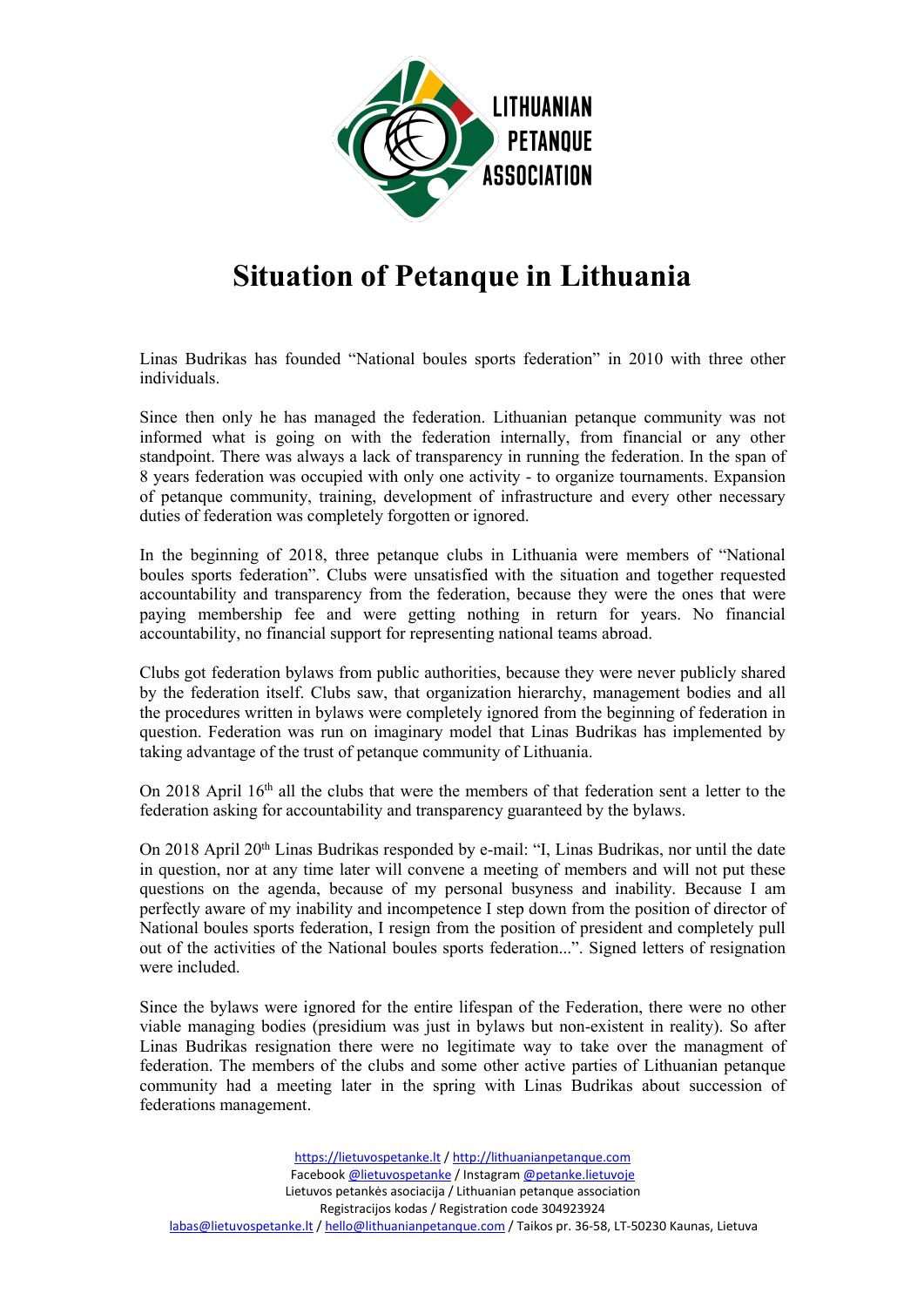

During this meeting Linas Budrikas disclosed that federation is in debt to his own company a substantial sum of money. The debt was created singlehandedly, without any consultation with the clubs. When everybody asked for explanation he assured that the financial documents that explains the situation will be disclosed. They were never disclosed. Nobody took over the management of the federation because of lack of transparency and possibly unlawful transactions that were made in the name of federation.

At this moment only the potential bad press for the sport of petanque discourages us to take the matter of potentially unlawful transactions and other suspicious practices of old federation to the law enforcement.

Because of the described situation last year in Lithuanian petanque community a vacuum of governance has formed. There were no championships organized or anything else done for the sake of the sport.

In the end of last year petanque clubs of Lithuania has taken everything into their own hands and have founded anew petanque governing body "Lietuvos petankės asociacija" or "Lithuanian petanque association". This new governing body is a direct expression of democratic will of Lithuanian petanque community (it was founded after petanque players of Lithuania voted that it is the right action to take). The founders of new federation are not individuals but legal entities (petanque clubs).

After all the events listed above, we "Lithuanian petanque association" made contact with CEP and FIPJP with application for our recognition as the only legal entity that has the power to represent Lithuania on international level, because currently recognized "Nationalboules sports federation" have clearly failed and is a shameful example that should not be tolerated. We sent some documents and promised to cooperate if further documents, explanations or testimonies would be needed.

After a long period of waiting FIPJP president Mr. Azema have ruled that old federation is still viable and is good to represent Lithuania as a member of FIPJP and CEP. The decision was made because previously resigned Linas Budrikas lobbied Mr. Azema that this compromised federation that he created is still active and fully functioning. Since he was the only person to communicate with FIPJP and CEP for almost 10 years, they had no reason not to believe him.

So, at this moment we have this situation that in one organization (Lithuanian National Boules Sports Federation) there is this one person that holds membership in FIPJP and CEP. And in another organization (Lithuanian petanque association) there are rest of Lithuania's petanque community. 4 petanque clubs that holds absolute majority of active petanque players of Lithuania.